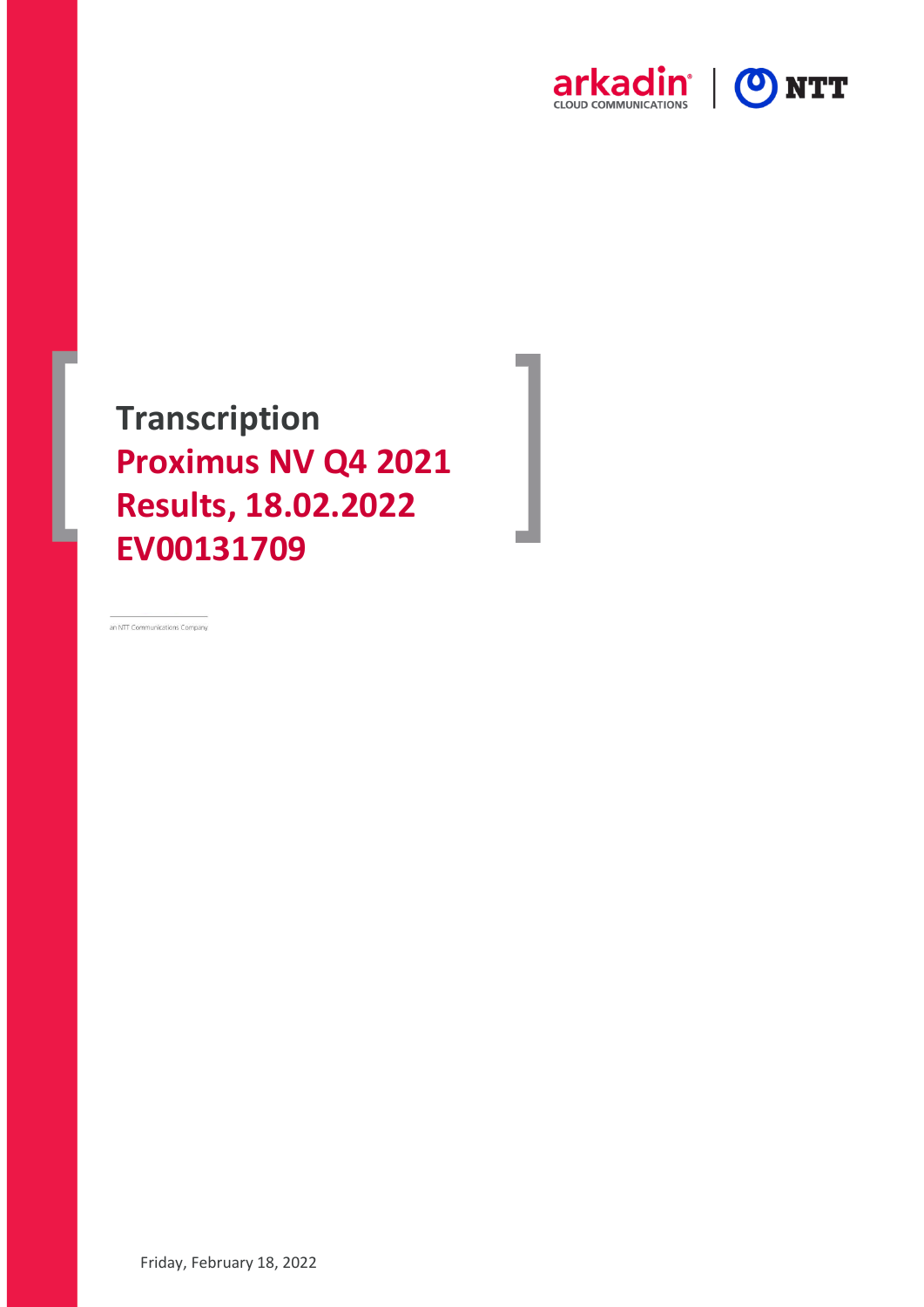## **Operator**

Good afternoon, ladies and gentlemen. And welcome to the Proximus Conference Call on the Q4 2021 Results. For your information, this conference is being recorded. At this time, I would like to turn the call over to the Proximus CEO, Guillaume Boutin. Sir, please go ahead.

#### Guillaume Boutin

Thank you, Clotilde. Good afternoon to all of you, and also from my side, welcome to this conference call on the Proximus fourth quarter results.

Let me kick off with this slide summarising some of our key achievements, achievements we can be proud of and that all have contributed to achieving the goals we had set for ourselves for 2021. I will come back on this in more detail in a few minutes.

An important achievement, of course, is meeting the guidance for 2021, with the company delivering on all metrics. I'm also pleased to announce that the Board of Directors approved to propose to the Assemblée Générale of April to return to our shareholders a promised dividend of €1.2 gross per share.

Before taking a closer look at the results of 2021, let me walk you through some noteworthy steps for what we have taken in our Inspire 2022 Strategy. With climate change remaining a key concern, I'm pleased we have made further progress to help where we can on that front. In every decision-making process, we embed green ideas, but we also have taken specific actions to reduce our own carbon footprint and help our customers to reduce emissions on their side too. Thanks to the green bond we issued in November, we can sustainably invest in our future-proof and energy-friendly gigabit networks.

On the fibre front, I'm very proud of how our deployment is evolving. Proximus fibre is being rolled out in 35 cities as we speak, and our fibre partners too have now started civil works in 10 cities. So really moving fast, and we are ready to further scale up this capacity with the ambition to grow our footprint by 10% on an annualised basis as from end 2022.

Over the last three months of 2021, we have achieved a significant step-up in our fibre rollout, passing an additional 126,000 homes and businesses, beating our own objectives. With this, our footprint reached 813,000 homes and businesses, meaning close to 14%, 1-4, of all Belgian premises. For 2022, we'll add to this more than 500,000 additional homes, and hence, we'll move our fibre footprint above the 20% mark by end of this year.

At the same time, we have been able to keep the build cost well under control. We continuously look for ways to optimise our construction costs and for 2021 our cost per home passed in the so-called brownfields stayed on average below €800, which is 5% better versus what we had planned before.

Overall, our goal is to become and remain the undisputed network leader in Belgium. So not only will we broaden our fibre footprint, we will also further improve our offer. Over the coming next ten months, we have several launches in the pipeline. Already in a few weeks from now, customers will be enjoying higher upstream speeds. In the May timeframe, we launched a brand new Wi-Fi fixed gateway, which will be the first Wi-Fi fixed gateway of the Belgium market. And by the end of the year, we aim to activate ten gig specs in the first couple of fibre cities.

Our network leadership ambition also applies for mobile. Already today, Proximus is recognised for its very good 4G connections. To keep up the superior mobile experience, we also invest in the deployment of our 5G network with the objective to reach national indoor coverage for Belgium by 2024. In the meantime, we have already demonstrated multiple use cases with business customers, and this in a wide range of sectors.

Over the past year, we also realised major milestones in terms of digital innovations, bringing us closer to becoming the digital companion of our customers. For example, by improving access to healthcare through our teleconsultation solution, Doktr, but also by better protecting our customers in an increasingly digital world by developing expertise in cybersecurity. We have also closed partnerships to support our business customers in the digital transformation, just to name a few, with basics through aug-e, joint-venture with HCL to develop hybrid cloud solutions.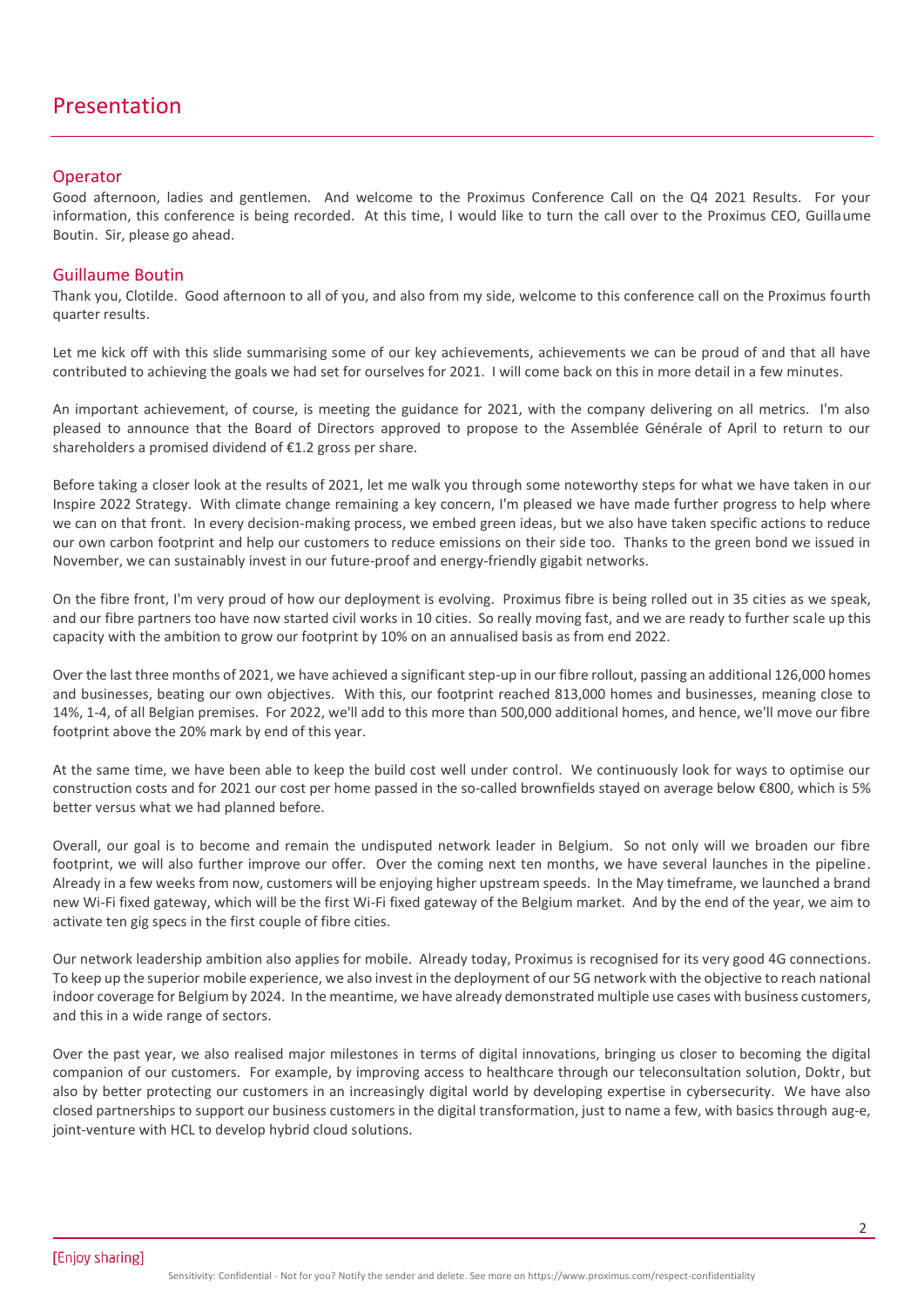As a final point on the first part, as we have announced in December, we are in the process of taking TeleSign public through a business combination with NAAC. Transaction that implies a pro forma enterprise value of TeleSign of €1.3 billion. The transaction is ongoing, and we expect to close this in Q2 2022 with the listing of TeleSign on NASDAQ.

Turning now to the second part of my introduction. One of the goals we had set to ourselves was to improve our Net Promoter Score, NPS. I'm very pleased that the many initiatives that we have taken on this front have clearly delivered, as you can see on the slide, especially as a better customer experience is key in our ambition to further grow our customer basis.

As you can see on the chart, we had a strong commercial momentum on all fronts over the fourth quarter. Including the good momentum in the Enterprise segment, we grew the Group mobile post-paid by 53,000 cards, which represents the strongest growth in ten years.

With our fibre footprint increasing, our consumer unit sees an increasing traction for its fibre offers. By end of 2021, 123,000 customers had the fibre subscription with typically a higher ARPC and lower churn. Also, we see a swift technology switch in the fibre zones with 65% of our customers having moved to fibre one year after we started selling fibre in that particular zone.

From a revenue perspective, our consumer unit showed a nice trajectory, as shown on the chart. We closed the last quarter of 2021 with a 2.7% revenue growth, while remaining stable on organic basis. Convergence remains core to our strategy with sustained support for Flex offers. We continued to attract multi-mobile customers in our base, which benefits the overall ARPC growing year-on-year by 0.7%.

Now turning to our B2B unit, which continued to perform very well. The fourth quarter revenue grew by 1.9%, and this despite the ongoing intense competitive dynamics in the market. But let's first have a look at the ICT domain. The positive evolution on the chart is proof of the good progress we are making on the B2B transformation. The ICT services revenue is showing sequential growth. In contrast, revenue for low-margin ICT products remain stable with the global chip shortage continuing to affect some of our hardware suppliers.

On the telecom side, for B2B, we also maintain a good revenue momentum with good results for internet and especially for mobile, with a 3.6% revenue growth.

Turning to our wholesale unit. As shown on the chart at the right, we turned around a historical declining trend in our wholesale broadband park supported by our fibre rollout. Wholesale revenues from fixed and mobile services were up by 6.4%. Of course, today is still on limited total revenue, but I remain convinced there is a great growth opportunity in wholesale on the midterm.

This brings me to the total domestic revenue for the last quarter of the year, which was up in total by 2.4%, and higher by 1% on an organic basis. On the international front, I'm very pleased with the growth in revenue and EBITDA for BICS, which resulted from a strong performance in A2P messaging, cloud communication and a gradual recovery of roaming.

Following the completion of the acquisition of 3m Digital Networks, BICS is well-positioned to address new digital communication use cases in the enterprise market. For 2021, the Enterprise revenue represented already well above 20% of the total revenue of BICS. As for the legacy voice and message business, this continued to benefit from the favourable destination mix, reflecting the trading nature of this part of the business.

Turning to our other international platform, TeleSign. TeleSign had a strong fourth quarter performance, especially on digital identity. It proves for TeleSign an important step in its view to become the global leader in that area. With a good sales performance over the last quarter, TeleSign achieved, for the full year 2021, nearly 23% revenue growth on constant currency.

Moving now to the operating cost of the Group. Here, I just want to highlight that our domestic OpEx was up by 3.4% on an organic basis with our ongoing cost efficiency programme offsetting in part of the higher costs related, amongst others, the inflation based wage indexation, but also some phasing impacts, costs related to higher customer volumes and cloudification effects.

As you can see on the chart, the year-on-year increase in domestic OpEx was the main driver for the lower fourth quarter Group EBITDA, while the domestic direct margin was positive. Our full year CapEx level came in as expected at €1.2 billion. The increase from last year was largely driven by investments in the gigabit networks with the fibre-related investments now representing 31% of the total CapEx envelope.

Including the significant investments in our networks and the equity injections in the two fibre JVs, our full year free cash flow for the year 2021 was solid at €376 million on a normalised basis, and hence covering for our annual dividend.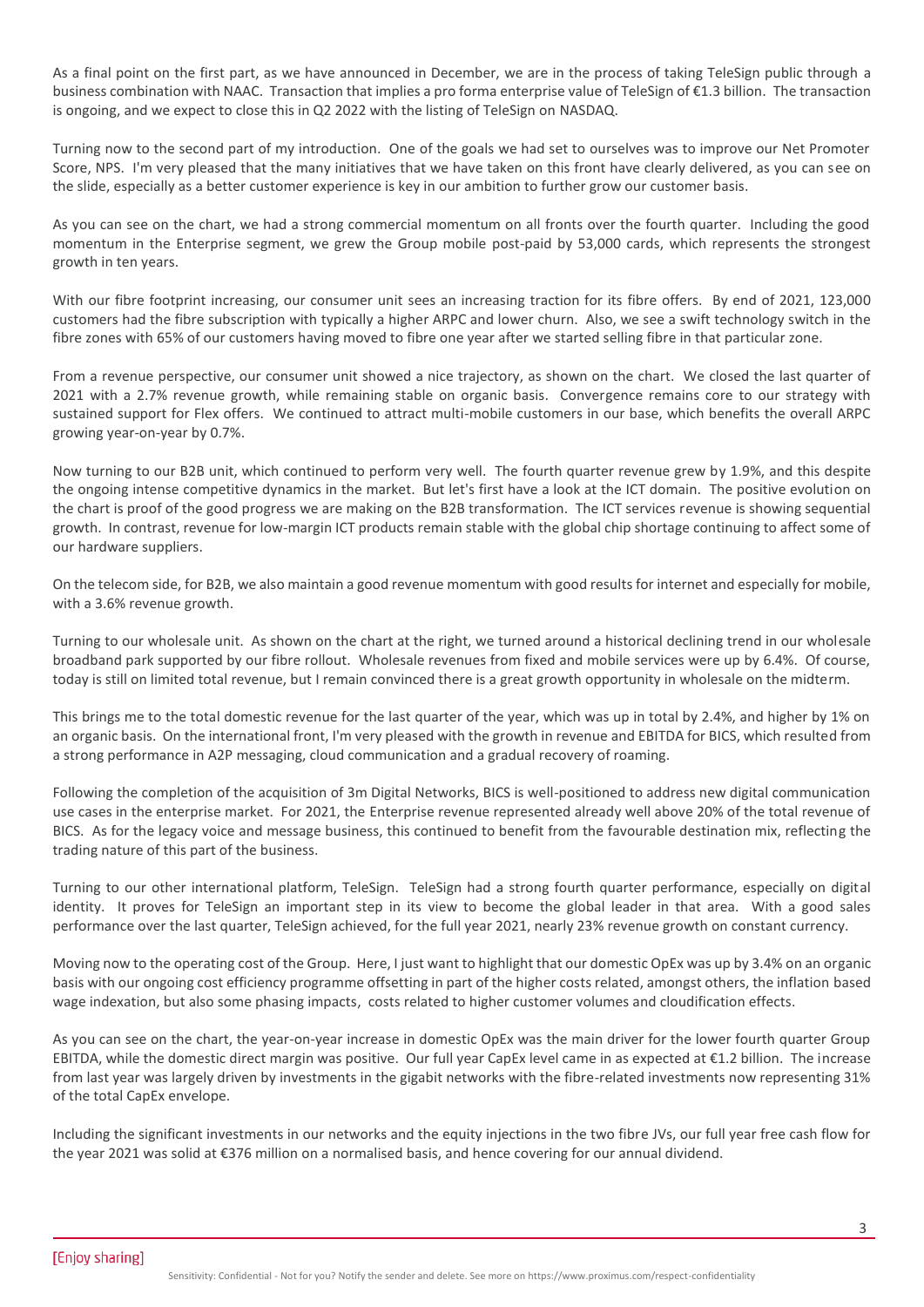The financial position of the company remains very solid, with our net debt on EBITDA ratio end 2021 at 1.55 times. So that is it for the 2021 results, and that leads me to give a quick view on our expectation for 2022. We are now entering the final year of the #Inspire2022 strategic cycle, and this is on a solid trajectory of the past year. 2022 is already bringing some fresh challenges with steep inflation rates. Nonetheless, we keep our ambitions very high. We'll continue to focus on the domestic growth for which we expect both revenues, including terminals, and underlying EBITDA to grow by up to 1%.

Including TeleSign and BICS, we anticipate the underlying Group EBITDA to be down by around minus 1%. In line with our announced fibre rollout strategy, the Group CapEx for 2022 is expected to rise to close to €1.3 billion and our debt ratio to be around 1.6 times EBITDA.

And as a final remark, we reiterate our commitment to an attractive shareholder return with the aim of paying an annual gross dividend of €1.2 per share for the 2022 result, which is in line with our announced three-year dividend policy over the 2020-2022 period.

Thank you. And now it's time for questions.

# Q&A Session

#### **Operator**

Thank you sir. Ladies and gentlemen, if you wish to ask a question, you may press 01 on your telephone keypad. The first question is from Mr Nicolas Cote-Colisson from HSBC. Sir, please go ahead.

#### Nicolas Cote-Colisson

Thank you. Hi, Guillaume. One question on TeleSign, or maybe two actually. The market has been quite tough with peers yearto-date. So I wonder if you could come back on the technical aspects of the IPO, what could go wrong from a process point of view or from a pricing point of view? Because you agreed on €1.3 billion to secure 67% stake. I just wanted to check these numbers can remain.

And the second question on TeleSign is I'm trying to understand the volume and price dynamics there, if it makes any sense, because I've got no doubt about the volume trajectory, but on pricing, I've got more doubt. So any colour on this would be helpful. And I may have a short follow-up on the guidance. Thank you.

#### Guillaume Boutin

Mark, do you want to take this one?

#### Mark Reid

Yeah. Thanks, Guillaume. Thanks, Nicolas. So, on the process, I think we are progressing well. We filed the company's S-4 in December, and we're currently closing the year, the audited financials for TeleSign, and we will progress to filing a public S-4 in due course. Initial discussions with the SEC are going well.

In terms of the overall process, we will start to engage with investors through March and April with an intended vote around mid-April. So at this point, we're cognisant of the various elements going on in the market. But at this point, from a TeleSign process perspective, we feel everything is in line and going as we expected.

In terms of the overall results, again, I think you saw Q4 was in line with what we expected and what TeleSign guided broadly. And so that business, we feel, is progressing operationally exactly as we expected, and we're pleased with the performance so far.

In terms of performance, I think, as we said, overall from a CPaaS perspective, it was slightly lighter and that was related to one specific client in terms of which shows, from a profitability perspective, not to pursue on CPaaS side. Then on digital identity side, you can see from our Q4 results, we're very pleased with the volume transactions that are ramping on digital identity. So that overall TeleSign and the process towards IPO is progressing well, albeit, the market conditions are volatile to a certain extent.

## Nicolas Cote-Colisson

Okay. That's very helpful. So the 67% stake is something that will not move whatever it takes?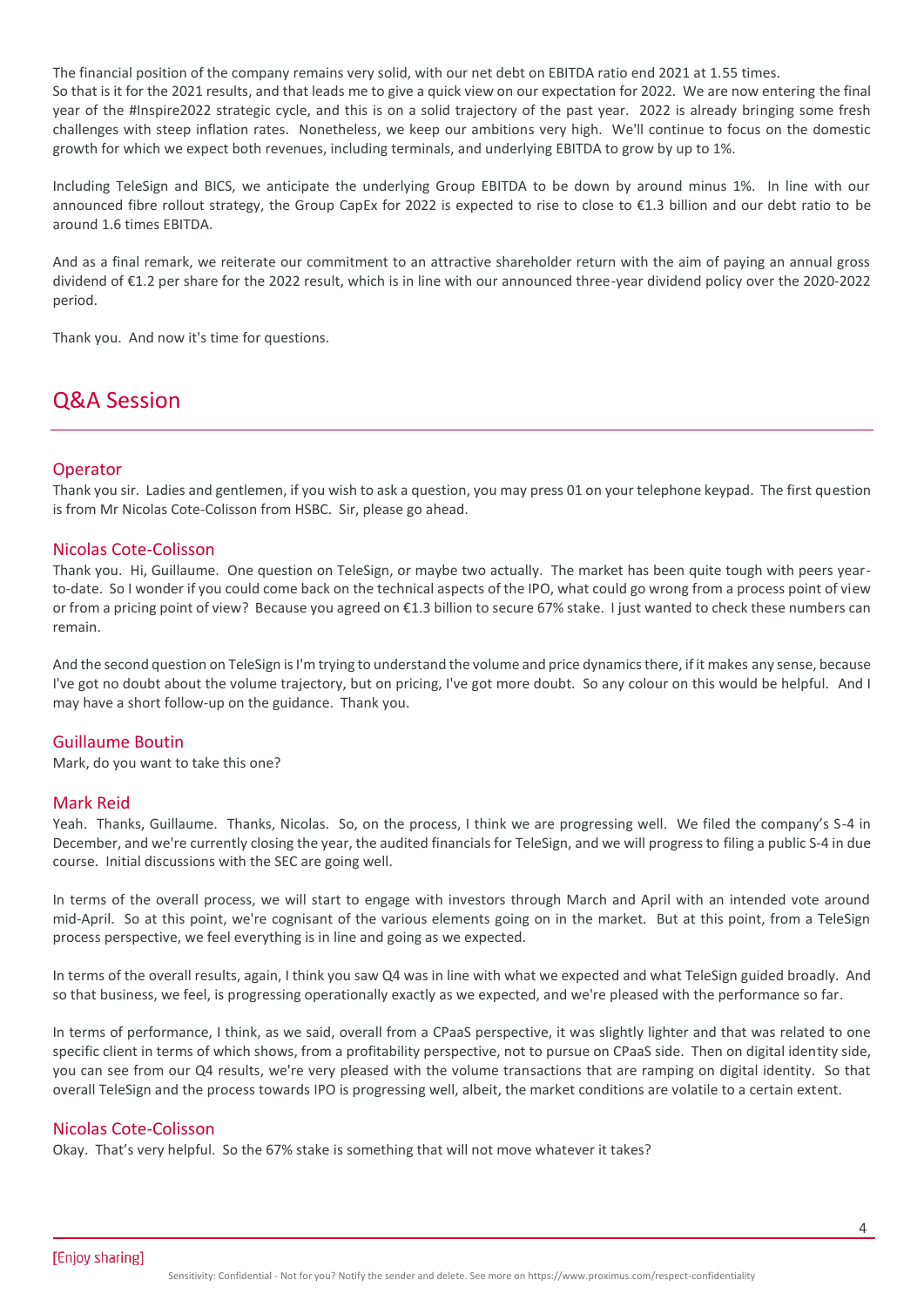#### Mark Reid

No, we don't expect so. Now again, as always, there is factors in the SPAC process in terms of the overall redemption profile that will come through, and we don't necessarily have influence over that. And we'll be discussing with investors in terms of what that looks like. But as I said, the pro forma conditions that we set out in December remain as is.

#### Nicolas Cote-Colisson

Okay. Many thanks. That's very helpful. And my follow-up is super short. Just on the Group EBITDA, the pro forma revenue and EBITDA guidance, how do you take into account for the pro forma Mobile Vikings? So are you taking Mobile Vikings contribution for the full year 2021?

#### Mark Reid

Yeah, exactly. Yes. So Mobile Vikings is in our full year guidance. And in terms of the contribution, I think you – there's numbers out there that you'll be able to work that through. But from a top line perspective, revenue guidance on domestic includes Mobile Vikings, and including that, we will still see a growing underlying domestic business augmented by the Mobile Vikings.

#### Nicolas Cote-Colisson

Okay. And Mobile Vikings also for the full of 2021 for the sake of the comparison?

#### Mark Reid

Sorry, so for comparison, no. The comparison period is the stop period that we owned it only. So '22 is fully in.

#### Nicolas Cote-Colisson

Okay. So '22 takes 100% of – I mean, the full year of –

Mark Reid Exactly.

Nicolas Cote-Colisson Mobile Vikings when 2021, the comparison basis is only, call it, six months.

#### Mark Reid

Exactly.

Nicolas Cote-Colisson Okay. Thank you. Thanks for the presentation.

#### Guillaume Boutin

Just for the sake of clarity, even if we exclude Mobile Vikings for the guidance, we plan to grow domestically next year on both revenues and EBITDA.

#### Nicolas Cote-Colisson

Okay. Thank you.

#### Guillaume Boutin

So Mobile Vikings is just an accelerator to that return to growth story.

#### Mark Reid

It augments the underlying consumer business, correct.

## Nicolas Cote-Colisson

Got it. Thank you, both.

#### **Operator**

Thank you sir. Next question is from Mr David Vagman from ING. Sir, please go ahead.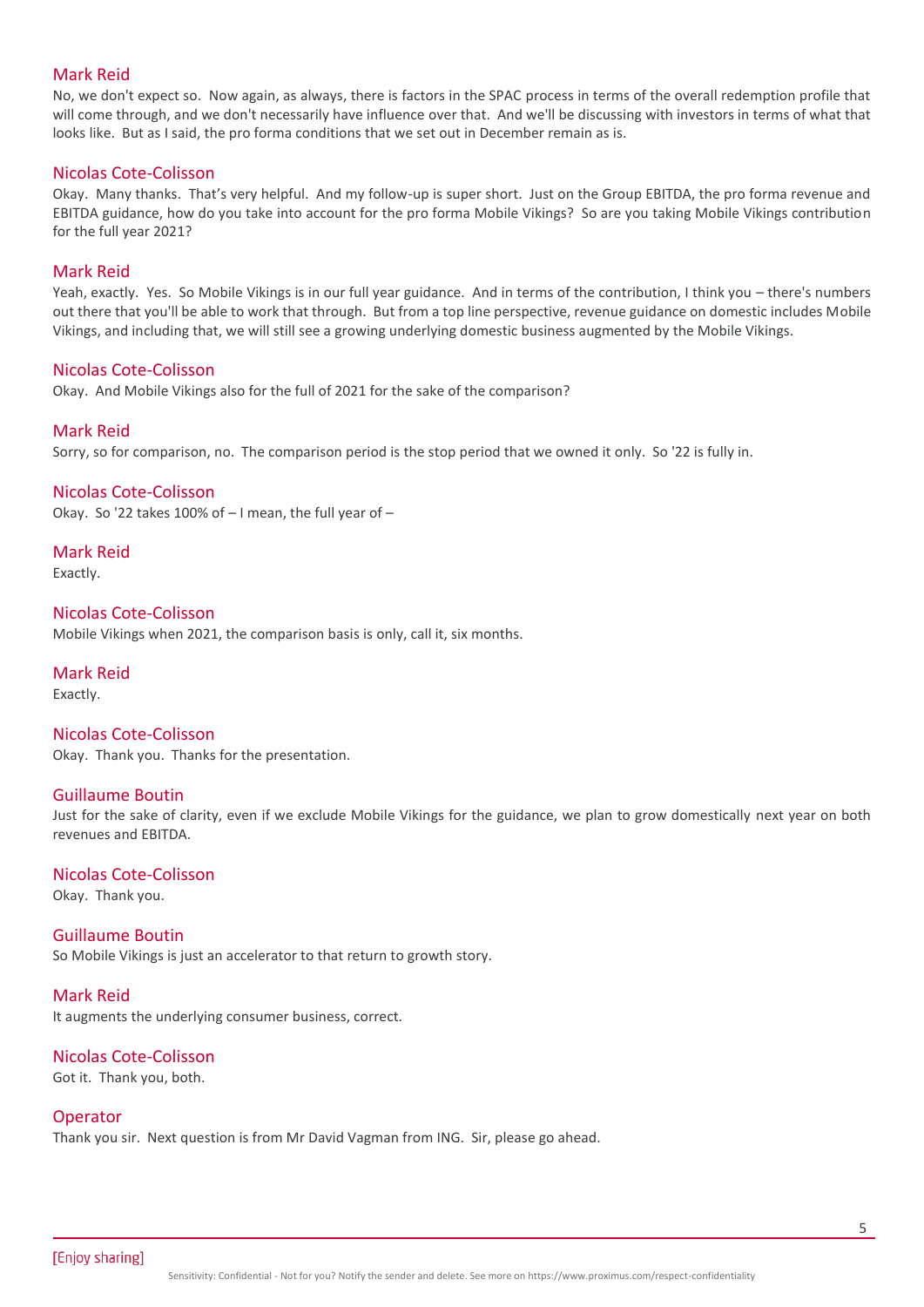## David Vagman

Yes, good afternoon, everyone, and thanks for taking my question. First, concerning the 2022 domestic EBITDA guidance, and let's say, the building blocks. What type of commercial net adds dynamic are you counting on for 2022? I've got a bit impression that the broadband market, let's say, the COVID boost all play is kind of slowing down or nearing the end. And then in terms of net savings, so for 2022, what should we expect now, if we could get some kind of update of your savings plan, especially taking into account the acceleration of the inflation, the wage inflation, maybe some word on energy as well. So that's my first question.

Second and last question, concerning fibre Fiberklaar and Eurofiber. And maybe it's a bit early for 2022, but I'm also curious for 2023 and beyond. How should we best model the rental costs that I think from an accounting point of view, you'll have to book for these two networks. Could you give us a sense of the economics basically and the margin impact with some indication also maybe of the phasing of this impact over the coming years? Thank you.

#### Mark Reid

Hi, David. Let me start and maybe Jim, you can jump on in the net add dynamics. So I think you saw from our Q4 numbers, I think the momentum, certainly the Subscriber numbers continue. So we're very pleased with the park and net add dynamics, both on mobile, on internet, on fibre and TV. So that's great. We continue to – we don't see that trading away immediately. I think our guidance continues to assume that we get momentum and certainly early trading in January continues to do that. So we feel good on that. Maybe, Jim, I'll let you come back in.

Maybe on net savings, I don't think we're disclosing overall net savings elements. But in terms of our €400 million gross savings plan, we are very well on track with that. And I think I'm sure we're going to get a discussion on inflation. We are clearly looking at whether we can accelerate some of those elements into '22 to offset some of the more recent indexation elements. And I think we feel confident that we'd be able to do that to a good extent. So that's that.

In terms of Fiberklaar and Eurofiber, I said we haven't gone into any detail in terms of how that's going to affect it, but it won't have a significant operating expense for Proximus in '22 at all – and margin 'in 23. So I think that's where we are on JVs. Jim, do you want to talk any more on dynamics?

#### Jim Casteele

Yes, Mark. Thank you. So David, on the commercial part. So, of course, we continue to build on the traction that we have seen in Q4, and we expect to continue to see that growth also continuing in 2022. As you know, fibre is going to become more and more omnipresent in Belgium as well. And we really see a good traction of fibre from a commercial perspective as well. So we indeed continue to expect to have the performances that we have seen in Q4 going forward as well.

#### Guillaume Boutin

And just to add a last colour on the market dynamics. I think the good performance of Proximus in Q4 is not linked to unusual promotional activities. It's really linked to the thing that you – that we shared in the slides. Better NPS. I think the very important progress we made on NPS are starting to pay off. This is the work that we are doing on the brands and the different brands that we have around Proximus, Mobile Vikings now, and Scarlet that is starting to pay off. Also the effort we make in digital experiences that is also starting to make a difference. And last but not least, the product superiority of our networks.

We have the best mobile network of the country. And now with fibre, the perception that Proximus also in the north of the country is really providing the best connectivity is starting to be present. And now, there is a debate actually, as we speak, in Belgium around what is the best technology between coax and fibre. That debate was not happening months ago, one year ago, two years ago. Now the debate is happening. And, of course, our fibre technology is going to be the best one.

So it's really important for you that you understand that we are convinced that we want to grow, thanks to our product superiority and not thanks to aggressive promotional activities. That's really important to note.

#### David Vagman

Thank you very much. And if I may, a very quick follow-up on exactly on this point. How do you see the take-up rate of fibre evolving now that you have, let's say, again, 12 months or if not more track record on that. So based on, let's say, the installation you have and then, I don't know, let's say, one year later, the take-up rate, I mean also beyond your own customer base.

#### Jim Casteele

So when you look at the filling rate that we see today on the fibre network 12 months after deployment, we are fully in line with the ambitions that we have set at the Capital Market Days in 2020, where we now reach 29% of penetration on the fibre network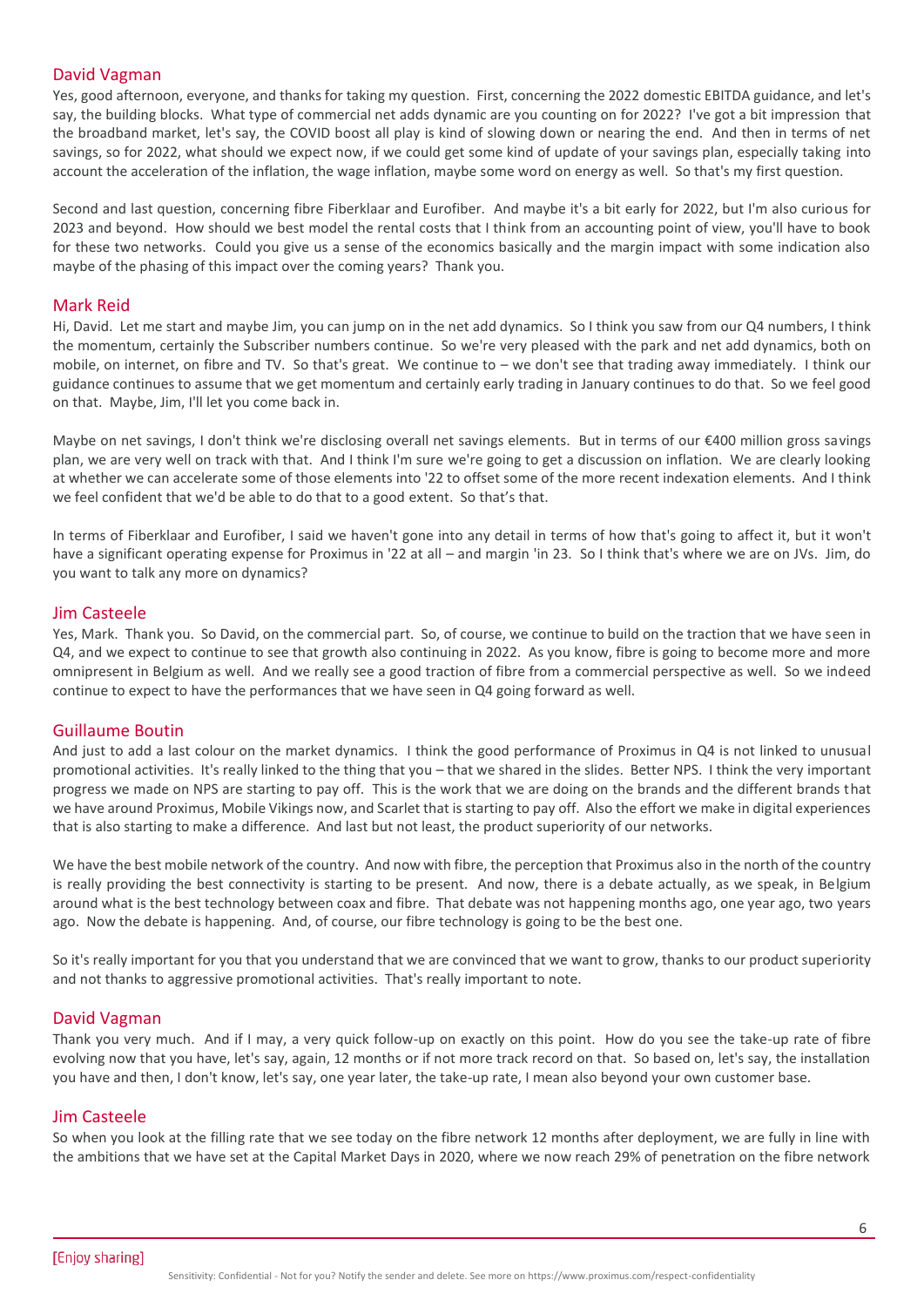one year after deployment. So we're really seeing the traction that we want to have. I think we're also – like Guillaume said at the beginning of that fibre supremacy, we announced this morning that we're going to launch a 10-gigahertz GPON capable technology by the end of 2022. And so we're really convinced that we're going to continue to build on the good traction that we see in the market today.

## David Vagman

Thank you very much.

## **Operator**

Thank you sir. Next question is from Mr Roshan Ranjit from Deutsche Bank. Sir, please go ahead.

#### Roshan Ranjit

Great. Afternoon. Thank you for the questions. Just three quick ones, please. Just a follow-up on the previous point. On the broadband market, I think you said really good KPIs, which I think your peers have also reported through last week. And if I think back maybe a couple of quarters, I think everyone was maybe cautioned in on that tailwind continuing through FY '22, but it seems to – the momentum is there. Can I ask then on price increases? I see you put your typical inflation-linked price increase at the beginning of the year. But do you think that there was a scope of further price increases through the year, particularly as you said, your NPS scores are quite good on the initial fibre take-up?

Secondly, moving to the OpEx. Now you mentioned some of the, I guess, items affecting your OpEx trend this quarter. Can I check what kind of component of that will be carrying forward? I guess, clearly, the inflation-based wage indexation and energy. You also mentioned some volumes reflecting in the commercial momentum. I assume that will ramp up. So, any additional info you can give there will be good.

And lastly, just to check on the CapEx. Now this year for 2022, you're guiding to €1.3 billion. If I think back to your fibre update, you said this was the kind of peak level we should think, so is it fair to assume €1.3 billion for FY '23 and maybe also FY '24? Thank you.

#### Guillaume Boutin

On the broadband market, indeed, we have experienced a nicely growing broadband market over the past 18 months or past two years, I would say, with the COVID crisis kicking in. But I think that going forward, the good thing about that market is, I think there is enough room for growth for all operators probably. And that's also why all operators are – have a rational behaviour in terms of marketing strategies.

I think that what you see since a few quarters now is that Proximus is really winning the high end of the market, that dynamic. So we are more and more attracting the best customers of the country. And that is related to product superiority, the brand perception of Proximus, which is really increasing on the market, and all the effort we put, as I said before, in customer experiences. So that's a little bit – to your point, there is room for everyone to grow, but I think we are making some good and nice progress in the high end of the market. And you can also see that on the TV net adds and the fibre take up, which is also really important.

In terms of our ability to increase pricing, I think this is clearly something that we have in mind. Why is that? Because indeed, we are in the context of very high inflation rates. As you know, there is no automatic pricing indexation of the telco contracts in Belgium as opposed to some other countries. But with the NPS that we have, with the strength of the – of our brands, I think we have some pricing power, and we might move in H1 in some price increases on some products. And on OpEx, I would leave the floor to Mark.

#### Mark Reid

Yes, I'll take that Guillaume. Thanks. Thank you, Roshan. So on OpEx, maybe start off a little bit with the inflation pressures we're feeling. So we are clearly open to the indexation on internal wage costs. So I think that's something that – let me come back to that.

On energy, I think we said before, energy, in the short term, we've got a limited exposure to. We're hedged through Q1 2023. So I think, although there's a small part un-hedged in 2022, it's not as material effect as you would think. And then in terms of our contractual positions with some of the external contracts, we're in a reasonably good position. So overall, inflationary exposure is primarily on the wage-related part, but it is a reasonably material number. So that's maybe the first part.

On customer, as you said, yes, we had good momentum in Q4. Those customer costs are coming through, specifically kind of the installation type cost of migration. So that's one part. We also have, and I think we've been clear on that through the year in terms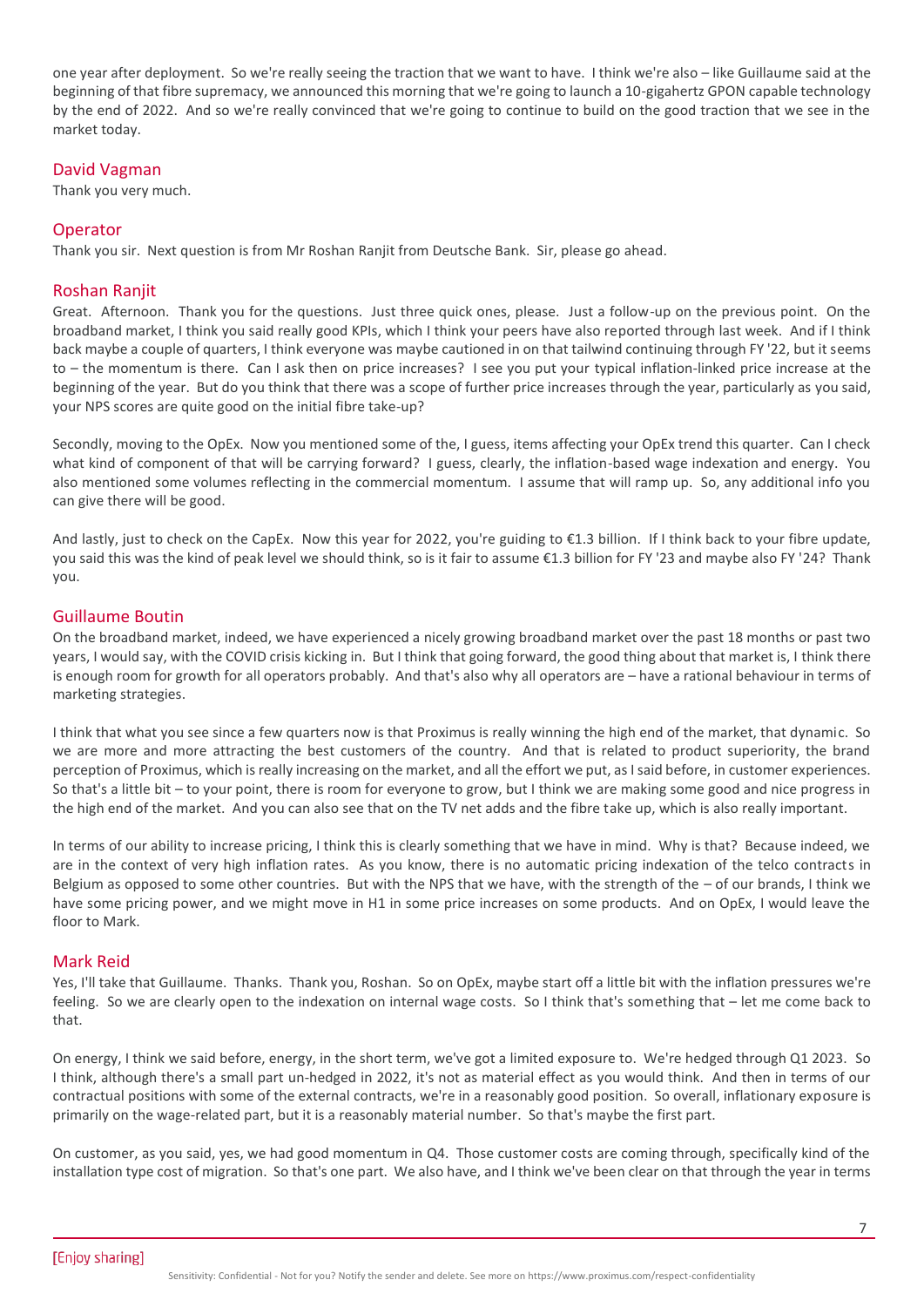of transformation costs on digital, on MWings, and then we've also got some kind of cloudification costs coming through from just kind of transfer from CapEx.

So those are the kind of – that's the way I would kind of think it through. And then in Q4, I'd also maybe just point out, we also had, I'd say kind of phasing or non-recurring in nature amounts, round about €6 to 8 million related to workforce provisions that we've made and also start-up costs – some of the start-up costs for programmes like our HCL programme. So I think that's maybe how you could think about it.

In terms of the inflationary part in terms of the Q4 increase, you probably think through somewhere around a quarter of that increase was inflation related. So I hope that gives you some guidance to think through for 2022.

On CapEx, the question there on, yeah, €1.3 billion being the peak. I think again if you look back at our Capital Markets Day disclosures, €1.3 billion was the peak that we disclosed at that point. We continue to believe that's the case. 2023 will be broadly the same. It will not be higher than 2022. And then as we get into '24 and beyond, we see that moderating quite quickly down to a more normalised run rate, if you look back in history in terms of what Proximus would normally want that. So that's roughly where we are.

## Roshan Ranjit

That's perfect. Thank you very much, guys.

## **Operator**

Thank you sir. Next question is from Mr Polo Tang from UBS. Sir, please go ahead.

#### Polo Tang

Yeah. Hi. Just have a few questions. The first one is on broadband. So Orange Belgium has increased broadband prices by 5% at the start of this year. So I'm just interested to know what impact does this had on the markets? And have you noticed any shifts in gross adds or NPS between operators in terms of January, February?

And the second question is really just about Voo. So with Orange Belgium acquiring Voo, what impact do you think this will have in terms of the competitive dynamics in Wallonia? And how do you think about the impact on the broader Belgium market? Thanks.

#### Jim Casteele

So thanks for the question. So, on the first question, on the indexation that we did in January, that was actually an indexation that we did on the tariffs that are in the – I would say, the non-commercialised tariffs, and that was an indexation that was more on the level of 2% on those tariffs. And so as these are not commercialised tariffs, of course, this hasn't impacted the commercial dynamics that we have seen in January, February. So we're still very satisfied with the performance, like I said on Q4, and like Guillaume mentioned as well. We have very good dynamics for the moment on the different brands on the markets. Fibre is going to continue to feed those dynamics. So we're really comfortable going forward on that performance.

And then on the potential impact of Voo-Orange. As you know, in Proximus, we have the benefit of being able to work with the three strong brands with Proximus mainly working on the convergence, Scarlet on the low cost and then Mobile Vikings more on the data-savvy customer base. Each have very strong NPS performances as well. And through those brands, we can really address the market in a very segmented way. And so we're confident that with the offers that we have today in the market, we will be able to continue to win the market also in Wallonia.

## Guillaume Boutin

And just to add, because I think on OBEL price increased 5%, because I think it was your initial question. But as you can see, Jim hasn't noticed it, so apparently no impact on the market at all. And I think no impact for OBEL, neither for us. This is really not a big theme here in Belgium that price increase.

And just one additional comment on Voo because sometimes I'm hearing that Voo was not a good competitor, but this is not completely correct, and Voo was not a bad competitor. And even sometimes a little bit aggressive in terms of marketing strategies. So I think that the Voo acquisition is rather a good news. It was not a mystery that it was not the worst scenario for Proximus that Voo to be acquired by Orange.

I think it strengthened the case of a continued rationality for the market and also a case for us to really work on that product superiority, thanks to the rollout of our fibre in the Walloon region as well.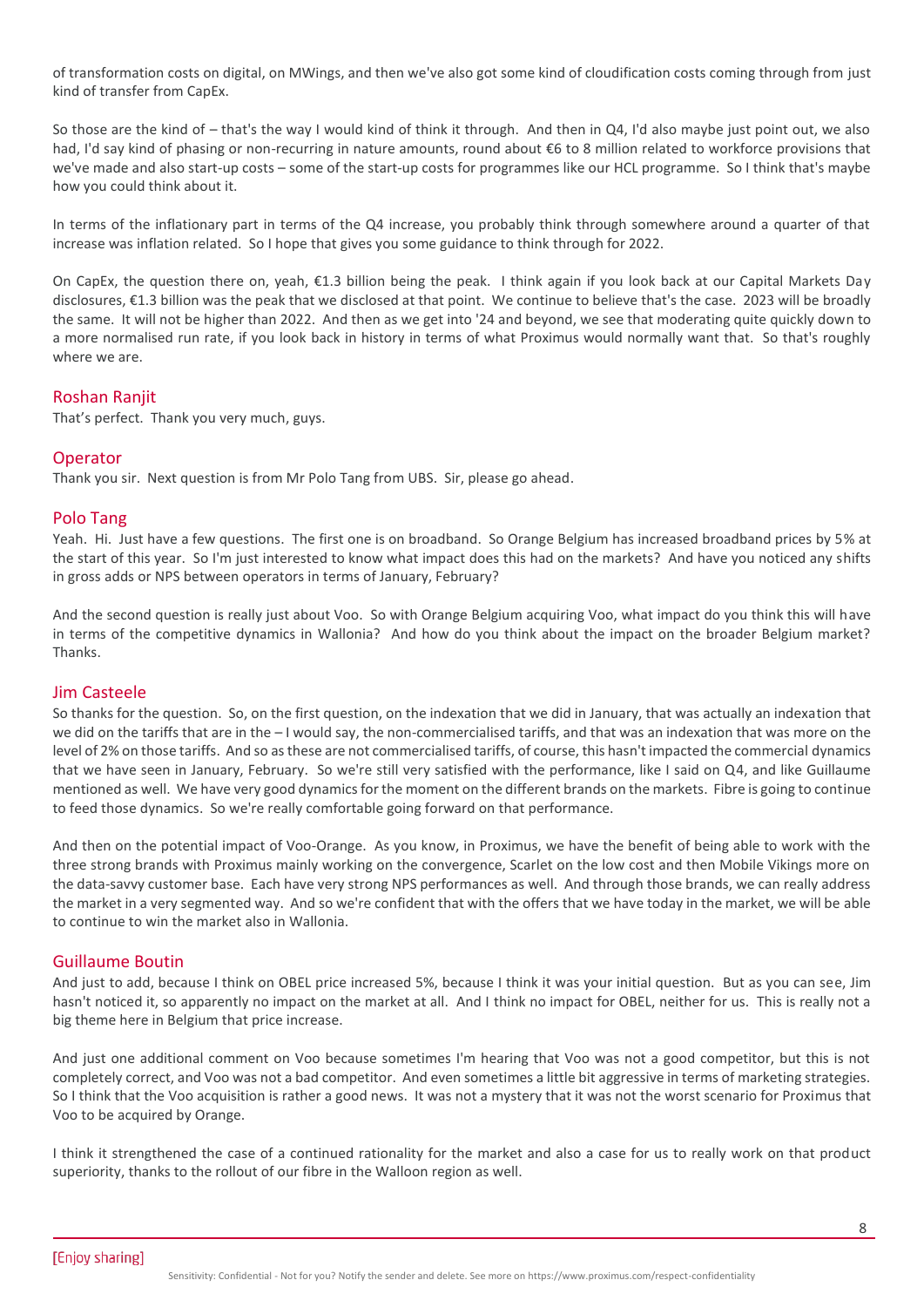## Polo Tang

Thanks.

## **Operator**

Thank you sir. Next question is from Mr Joshua Mills from Exane BNP Paribas.

#### Joshua Mills

Hi guys. Thanks very much. Two questions from my side. The first is just trying to get a bit more colour on how you see the revenue dynamics developing in consumer versus enterprise as we go into '22? I guess going back to one of the earlier questions, if I take Mobile Vikings out of the guidance and kind of normalise for that, I suppose you're basically looking at somewhere between 0.5% and 1% revenue growth domestically next year, which is a touch lower than the 1% underlying organic you delivered in 2021. So is that that the Enterprise segment, which did quite well in '21 is maybe going to be a bit slow in '22 or is the slowdown in consumer? Just love to get your thoughts on that.

And then the second question is around your fibre strategy and then partnership with either Telenet or Orange Belgium. So both management teams, I think, on recent calls have talked about the opportunity of getting into the trenches and the duct when you dig them up to do your own fibre build and using that as an opportunity to upgrade their own cable systems. Could you give us a sense of how much money you could make from that? How it works? Do they pay you when they get into the ducts? Do they share the cost of the labour? And ultimately, could this be an opportunity for you to reduce the CapEx burden and the fibre-tothe-home contract costs going forward? It looks like you've already done. Thanks very much.

#### Mark Reid

So maybe I'll take the first one and then, I don't know, Jim will take the second one. So, on overall growth, I think, Joshua, I think you're kind of close to it. I think consumer, we see a continued growth next year supported by the momentum that we've seen in the market and the momentum we continue to experience that we expect next year, some pricing, fibre monetisation, fibre migration. So consumer, we think is on a good track.

In terms of Enterprise, and maybe I'll let Anne-Sophie talk a little bit more about the operational dynamics. But Enterprise, very pleased with the last two quarters. I think we've seen and talking about that, the resilience, the management of the telco business. I think the team has done a very, very good job there. The ICT world continues to progress in the way that we want to. But we're still in a transition period for the Enterprise business, and we're still not view that it will fully transition to back to growth in 2023.

2021 did have some following wins in terms of some of the COVID impacts in terms of usage and also, to a certain extent, the supply chain constraints on some of the box moving type equipment will continue into 2022. So Enterprise will, again, continue to, in our view, be a transition year through '22. But maybe I'll pause there. And Anne-Sophie, do you want to put any further colour on that before we turn to the fibre question?

## Guillaume Boutin

Just one additional comment on the consumer dynamics, because it was also the centre of your question. In 2022, you're going to have only but accelerated trends consumer revenue dynamics, excluding Mobile Vikings.

#### Geert Standaert

Okay. And on your second question, so when we deploy fibre that is always a mix of  $-$  in the deployment on façade but also deployment through trenching. Now in Belgium, it's as such that these trenches, they are always open for synergies. And what we see that is indeed in a part of the streets that we open up for our fibre deployment that Telenet is sometimes following to anticipate probably a number of things.

Now what is important to mention there is that it's a normal way of working that happens in a good operational collaboration. So this is not causing us any delay at all. So the machine, we keep on speeding up our machine. And indeed, on the opposite, I would say, it enables us to kind of co-finance some of those trenches. So typically, when you have to – say, if you have two parties following in a trench, well, there are kind of cost distribution rules that you cut at that moment in time for the trenching part, the cost in half. And that is then, I would say, the opposite, the positive side of this all.

But in a sense, what is important is that we see in a fraction where we open up the fleet that's happening. Our network is a combination of façade and trenching. So following us in part of the trenching doesn't make another fibre network either.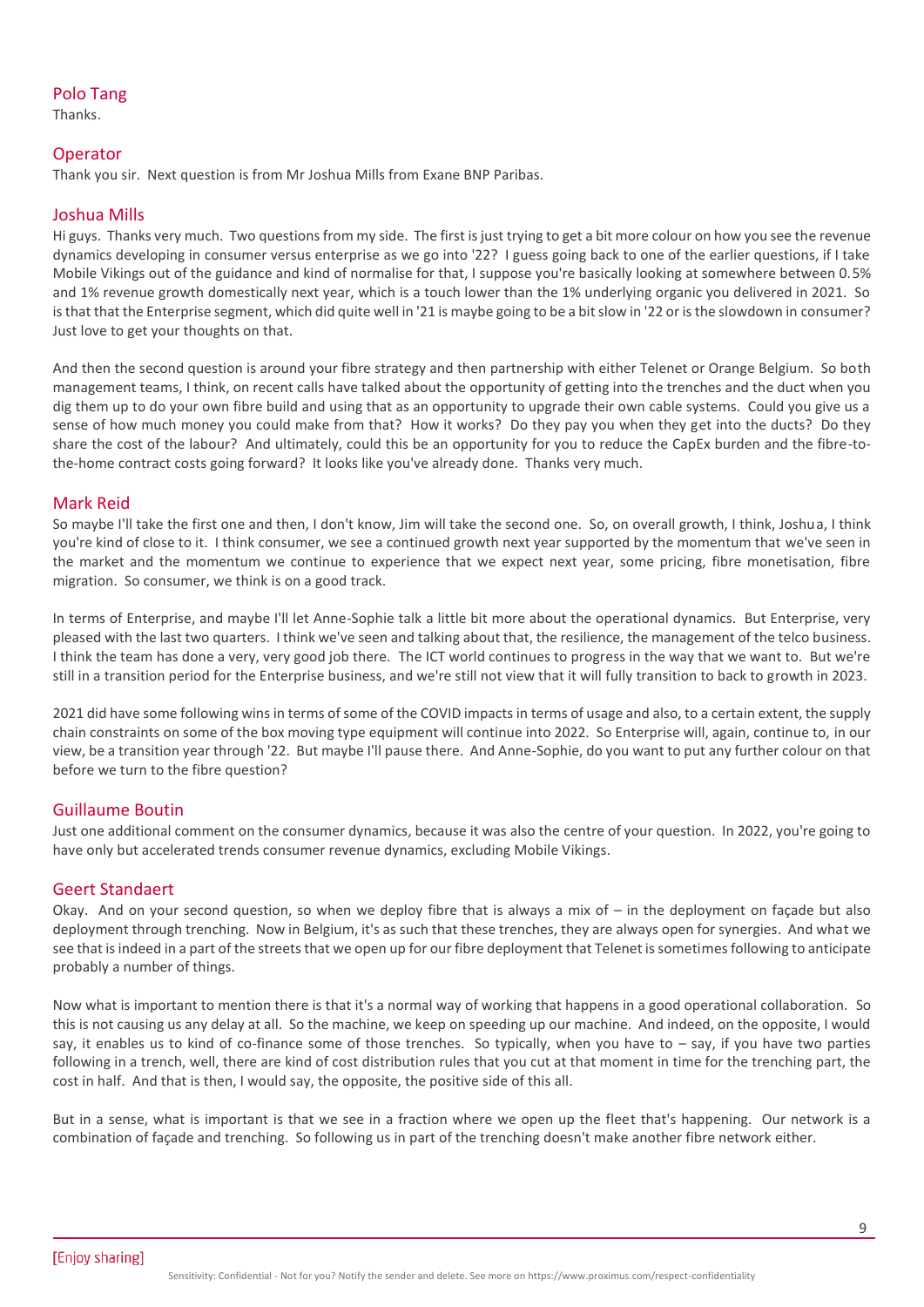## Joshua Mills

And maybe just one clarification, because I think Telenet on one of their conference calls have said that they think about 25% of their network is fully ducted and 45% or so is on facades and for the rest aerial. Is that broadly the same with your network? I'm just trying to think about what longer term assuming you and Telenet do want to partner the – how much of your fibre upgrade could potentially be cheaper if you do those partnerships? If it's that 25% or not?

#### Guillaume Boutin

I think it's a bit too early to comment on those kind of dynamics. I think we're really focusing on rolling out our own network for the moment. And I think we're going to have time for discussing those elements later on, but it's a bit too early to discuss these kind of metrics with you.

#### Joshua Mills

Got it. Thanks very much.

#### **Operator**

Thank you sir. Next question is from Mr. Martin Hammerschmidt from Citi.

#### Martin Hammerschmidt

Yeah. Thank you for taking my questions. I have a couple. The first one is, could you walk us through the mechanics of like how wages is going to increase in line with the health index? Do you increase them every time as soon as the full month average exceeds 2%, which means there might be another adjustment coming in April and then maybe even another one if inflation comes further down in the year? And in your domestic EBITDA guidance, how many more rate increases have you backed in?

And then on TeleSign. I think you just mentioned that you're going to engage with investors in March and April. Could you give us a timeline on when you expect to list TeleSign? And to what extent will you know if there might be redemptions – more redemptions coming that you might expect? So I think we have seen one of the telco services SPACs in the US was cancelled because redemptions were too high. I think that happened last week.

And then the third one is on CapEx. You mentioned in your presentation that your rollout costs per home is 5% better than you initially planned. At the same time, you still sort of guide for sort of fully €1.3 billion CapEx. Is that a function of you rolling out faster than you might have expected at the beginning? Or where are those rollout savings going to be invested instead? Thank you.

#### Mark Reid

Let me take the wages and the TeleSign question. Maybe Geert can take the CapEx one, the rollout one. So yeah, Martin, on the wages. So effectively, the mechanism is once the health index reaches a specific level, it triggers the automatic wage indexation in Belgium. So in terms of what we've got in our guidance, we had one of those in October, and that's fully in. We've got one in February and one in April. Both of those are fully in the guidance.

There's a discussion of a third one towards the latter end of the year. But given that it's likely to be the tail end of the year, it's going to be immaterial in nature. So that's full year. And as I said earlier, our overall gross savings programme is such that we use that in terms of prioritising and accelerating as we can to mitigate those where we can. So I think that's where we are in terms of the overall wage indexation.

In terms of timeline, as I said, we are on track for a mid-April closing, and that will follow various investor engagements in March, a proxy discussion or a proxy vote with the NAAC shareholders through kind of end of March into April. We saw the recent market developments on there. But again, as I said, TeleSign is a different company and has its own merit. So the feedback we're getting from investors so far is very positive. So we will wait and see how that process runs out. But at the moment, we're fully believe we're on track for net April listing.

In terms of CapEx, do you want to take that one, or do you want me to?

## Geert Standaert

No. It's fine, Mark. I can't take that. You can add something if you want. So if you look, in fact, at the speed that we realised last year – well, in fact, we went as fast as we could. That was the idea. And it's true that we went a bit faster than what we've planned, but it was not seen in the CapEx figures due to indeed that we were capable in addition to as well do it at better unit cost.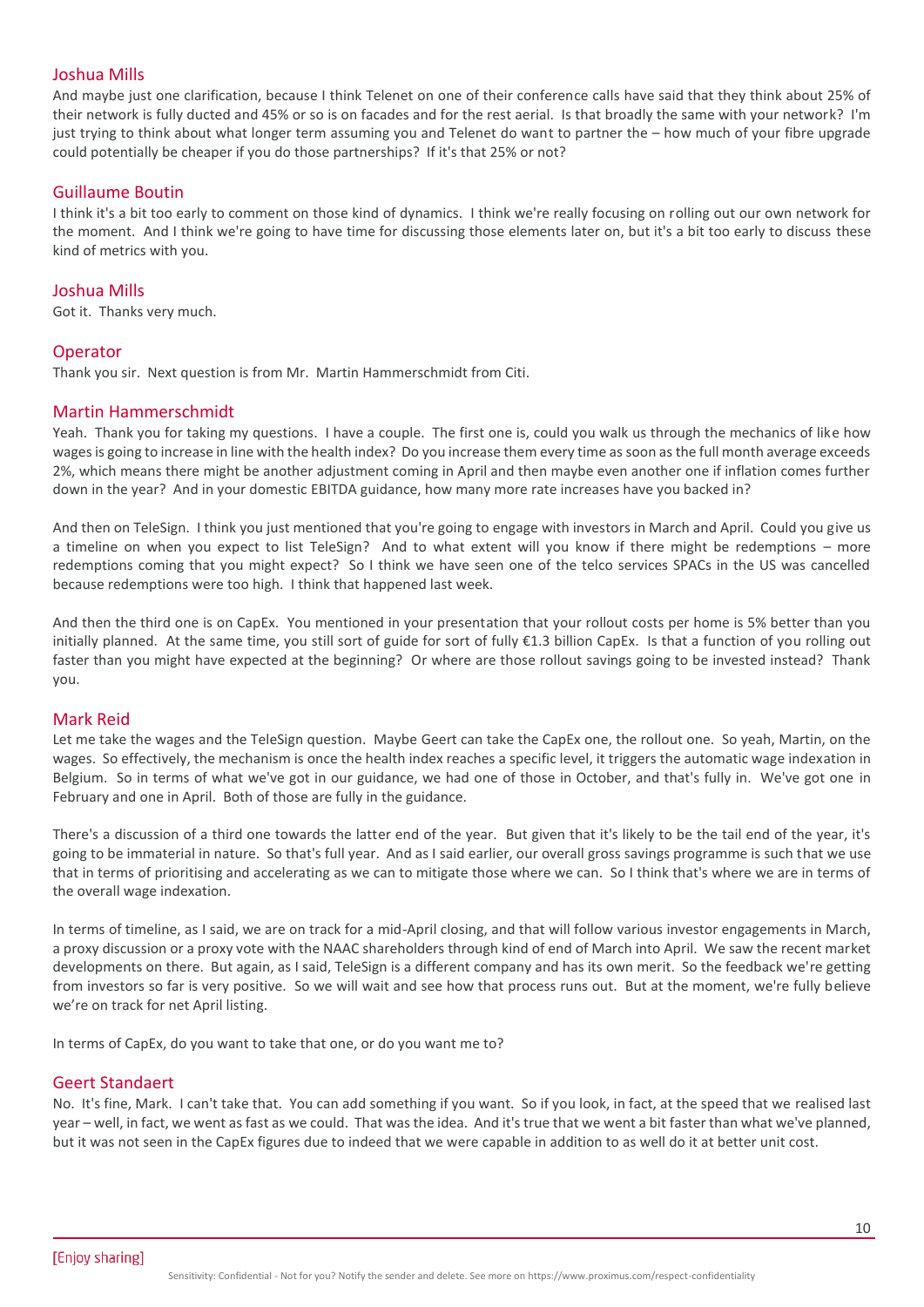Now for next year, our intention is still to keep on working on both elements. Of course, you have seen next year, we're doing again about times two. We go as well from higher dense to more less dense, meaning that it's more metres of trenching per home pass, etc. So at work volume, the times two is even underestimated. And at the same time, we will keep on searching to do better on the unit cost.

#### Martin Hammerschmidt

Thank you. And if I could just add a quick one real quick, in your domestic revenue guidance, you've talked about a possible price increase. Is the price increase included in your 1% growth guidance? Or would there be an upside?

## Guillaume Boutin

The guidance both some price increases for some products are including the guidance and all the worst case scenario on the wages indexation.

Mark Reid The guidance, correct.

## Martin Hammerschmidt

Thank you.

#### **Operator**

Thank you sir. Next question is from Mr Alexander Caldwell from Jefferies.

#### Alexander Caldwell

Hi. Thank you for taking my questions. I mean, most of them would have been asked, but I have a few. So Telenet talked about having a 5G CapEx step up in 2022. I wondered if you could talk around how much CapEx you have budgeted for 5G next year?

And then my second question would just be on the supply chain issues. I wondered if they are having any potential impacts on your fibre rollout plans for 2022? And then also, if you could just talk around how much equity injections would be needed for the two JVs next year? Thank you.

#### Mark Reid

So let me – on the 5G CapEx, we don't disclose the value, but there is a step up, but it's fairly immaterial at the overall Group level. But yeah, we do see a step up in the year in 2022. That's included in our €1.3 billion guidance.

In terms of the supply chain, Geert, I'll maybe let you comment on that. In terms of the equity injections needed for 2022, there is a further equity injection expected in 2022, but sort of the same magnitude as we've done in 2021. So I think you can get that from our disclosures.

## Geert Standaert

Then on your second question with respect to the supply chain, of course, we see higher delays in getting material, but we have anticipated on that. So we have a plan in place where you know that we are even right now already looking at volumes that we're going to do in '23. And we are anticipating and preparing all the necessary steps, not only for the months to come but in fact, we're also already today looking at our plan of '23. So in that sense, this is not a hindering element towards our rollout.

## Alexander Caldwell

Okay. Thank you.

#### **Operator**

Thank you sir. Next question is from Mr Simon Coles from Barclays. Sir, please go ahead.

#### Simon Coles

Hi, it's Simon from Barclays. Thanks for taking my questions and the colours on the other questions. I had two, please. Just on the free cash flow bridge into 2022 because when I look at company consensus that has quite a material drop in – in free cash flow, which looks largely linked to the step-up in CapEx. But you obviously came in higher than what people were expecting for 2021. So I'm just wondering on the moving parts, working capital, tax, interest, etc. It sounds like equity injections are the same like you said, €100 million extra for CapEx, but those other lines, it would be great to get some additional colour, please.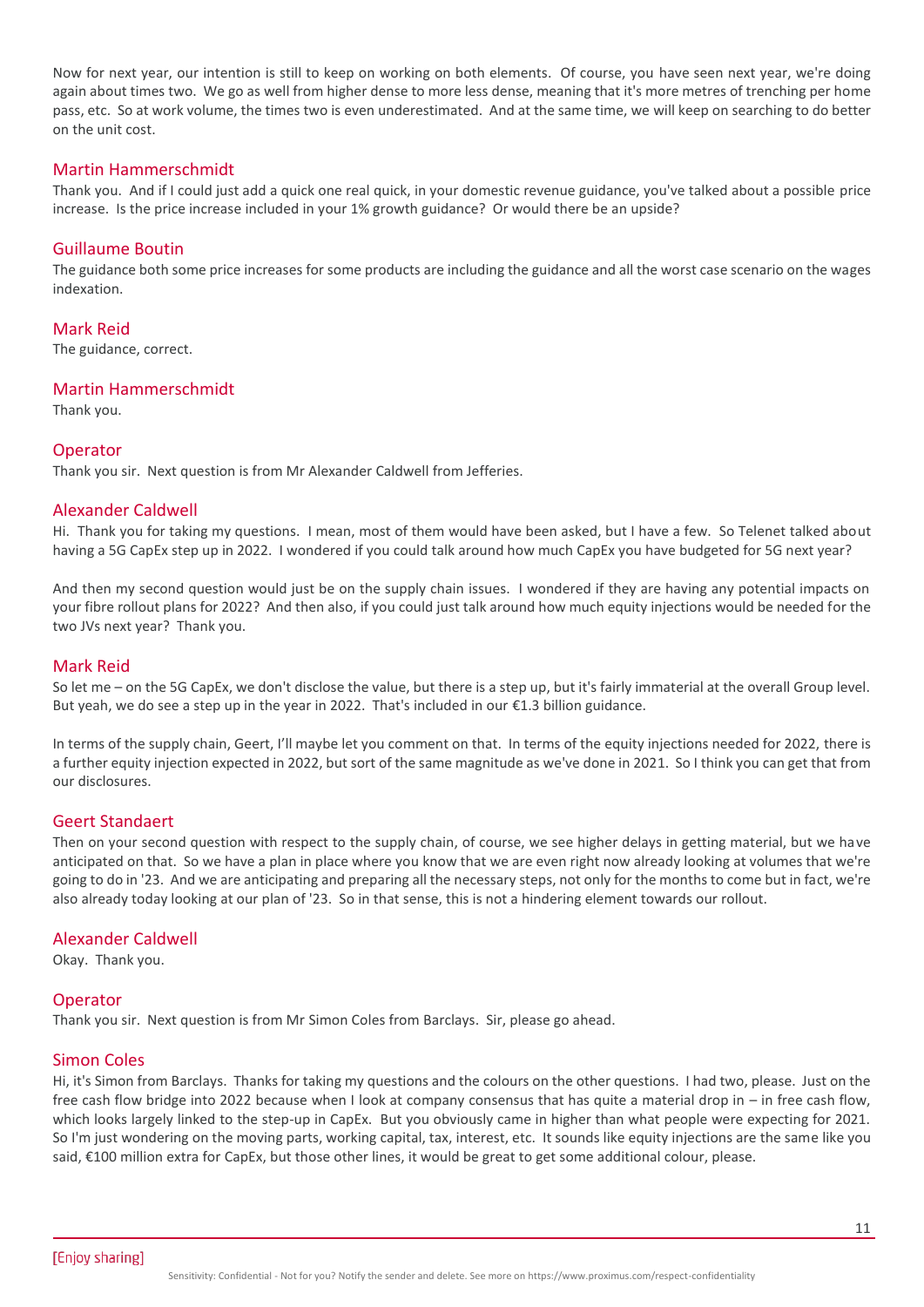And then just secondly, on the – I mean, Guillaume you said that they've been aggressive at times and they've always been a strong operator. But could you give us a bit more colour between consumer and enterprise because I think from the outside, our expectation would be that it's largely a consumer operator and never really played in enterprise. But now it's potentially going to get bought by OBEL. Is that something that could change? And how have you seen them in the enterprise segment in the past? Thank you.

#### Mark Reid

Simon, let me take the free cash flow. So, indeed, for 2021, we were slightly higher than consensus. I think you're going to look a little beyond the pure accounting CapEx numbers and the cash CapEx doesn't necessarily follow the accrued CapEx. So there's certainly a part of that in '21, which will reverse out into 2022. We do continue to concentrate on business working capital, and we did see some improvements. We have structural programme looking at, as you'd expect, on AP accounts receivable inventories. And so that was a little bit also of where we had some benefit in '21, which, again, I would see repeating in '22.

So I think in terms of how to get to '22, I think generally, the consensus is in the right direction. We are going to have a step down primarily because of the increase in CapEx. I do think we will have a timing effect of the better cash CapEx that we had in 21' in reversing out in 2022. Again, in terms of magnitude, it's €40 million, €50 million in that kind of range.

And so I think that's the way that I would think about it. But definitely, the consensus is going in the right direction. And as you said, is primarily related to our investment ramp up and the cash timing of that.

On the second question, Guillaume, do you want to take that?

#### Anne-Sophie Lotgering

Yeah, Mark, maybe it's Anne-Sophie. I can take the second question. So, hello, Simon. I'm responsible for the Enterprise unit here at Proximus. With regards to Voo, I have to say that we've hardly seen them in the enterprise market thus far, if at all. We're, of course, going to be looking very carefully at what Orange decides to do, but we don't expect any material impact.

#### Simon Coles

That's great. Thank you. Sorry, Mark. Can I just follow-up? Cash taxes was obviously very different this year versus the year before. Is there any reason to expect that changes in '22?

## Mark Reid

Yes. As I said, the cash CapEx –

Simon Coles

Sorry, cash tax.

#### Mark Reid

Cash tax? Again, we kind of look at that on a timely basis as and when. So I wouldn't – yes, we were not disclosing fully any significant movement on that. But as I said, I think we tend to make a decision on that on a cash basis as the year progresses. So I think that's probably – the biggest movements that you need to think through are really the cash CapEx pieces as well I would think. The working capital on tax effects will generally neutralise themselves out in our planning at this point.

## Simon Coles

That's great. Thank you so much.

## **Operator**

Thank you sir. We have one last question from Mr Emmanuel Carlier from Kempen.

## Emmanuel Carlier

Yes. Hi. Good afternoon. Yeah. My question has actually already been answered, but maybe you can still clarify it a little bit. It's on the guidance on EBITDA. During the call, I think you mentioned several times that you might raise some prices during 2022. I just want to know, is that already included in the guidance or not?